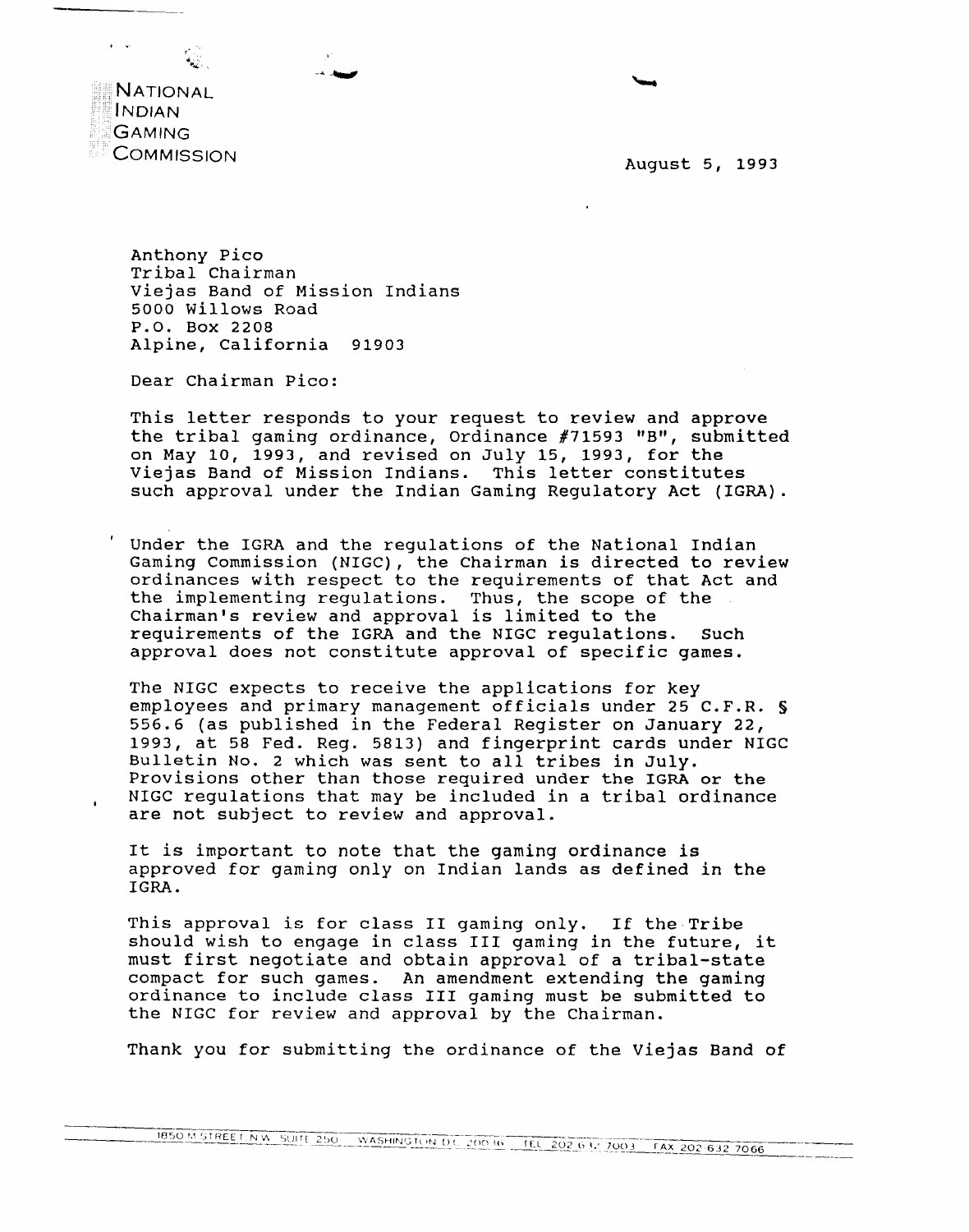# **CLASS II GAMING ORDINANCE NUMBER** 71593 **B**

## **I. Purpose**

**The Viejas Tribal Council, empowered by the Viejas Band of Mission Indians to enact ordinances, hereby enacts this ordinance in order to establish the terms and conditions for class II gaming operations on tribal lands. -**

#### **II. Gaming Authorized**

**Class II gaming as defined in the Indian Gaming Regulatory Act, P.L. 100-447, 25 U.S.C. Section 2703(7)(A) (IGRA) and by the regulations promulgated by the National Indian Gaming Commission at 25 C.F.R. Section 502.3 (as published in the Federal Register at 57FR 1238212393, April 9, 1992) is hereby authorized.**

#### **III. Ownership of Gaming**

**The tribe shall have the sole propriety interest in and responsibility for the conduct of any gaming operation authorized by this ordinance.**

#### **IV. Use of Gaming Revenue**

**A. Net revenues from class II gaming shall be used only for the following purposes: to fund tribal government operations and programs; provide for the general welfare of the Tribe and its members; promote tribal economic development; donate to charitable organizations; or help fund operations of local government agencies.**

**B. If the Tribe elects to make per capita payments to tribal members, it shall authorize such payments only upon approval of <sup>a</sup> plan submitted to the Secretary of the Interior under 25 U.S.C. Section 2710(b)(3).**

## **V. Audit**

**A. The Tribe shall cause to be conducted annually an independent audit of gaming operations and shall submit the resulting audit reports to the National Indian Gaming Commission.**

**B. All gaming related contracts that result in the purchase of supplies , services, or concessions in excess of \$25,000.00 annually, except contracts for professional legal and accounting services, shall be specifically included within the scope of the audit that is described in subsection A above.**

**/**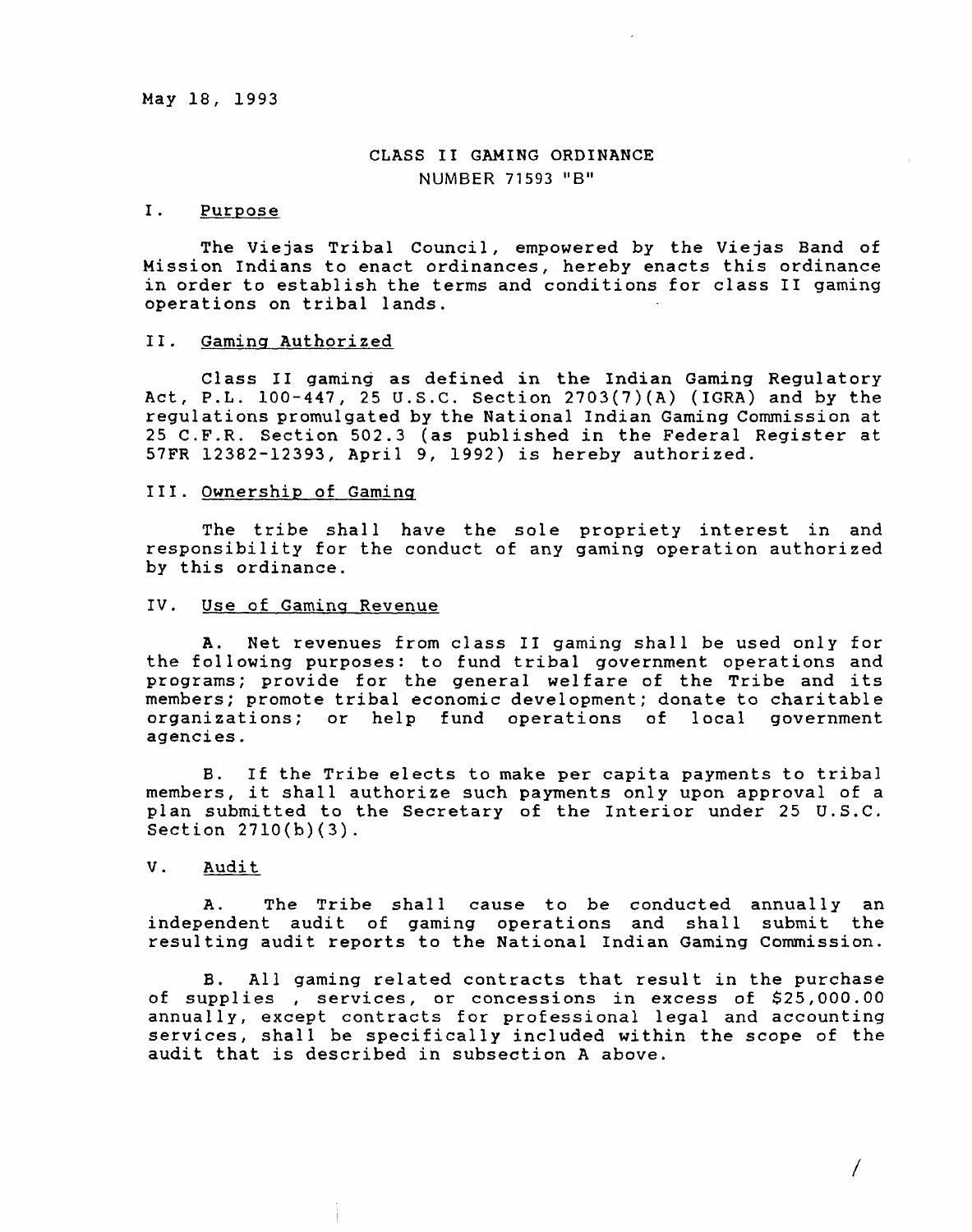## **VI. Protection of the Environment and Public Health and Safety**

**Class II gaming facilities shall be constructed, maintained and operated in <sup>a</sup> manner that adequately protects the environment and the public health and safety.**

# **VII. Licenses for Key Employees and Primary Management Officials**

**The Tribe shall ensure that the policies and procedures set out in this section are implemented with respect to key employees and primary management officials employed at any class II gaming enterprise operated on Indian lands: -**

# **A. Definitions**

**For the purposes of this section, the following definitions apply:**

- **1. Key employee means**
	- **(a) A person who performs one or more of the following functions:**
		- **(1) Bingo caller**
		- **(2) Count room supervisor**
		- **(3) Chief of Security**
		- **(4) Custodian of gaming supplies or cash**
		- **(5) Floor manager**
		- **(6) Pit boss**
		- **(7) Dealer**
		- **(8) Croupier**
		- **(9) Approver of credit or**
		- **(10) Custodian of gambling devices including persons with access to cash and accounting records within such devices**
	- **(b) If not otherwise included, any other person whose total cash compensation is in excess of \$50,000 per year; or**
	- **(c) Of not otherwise included, the four most highly compensated persons in the gaming operation.**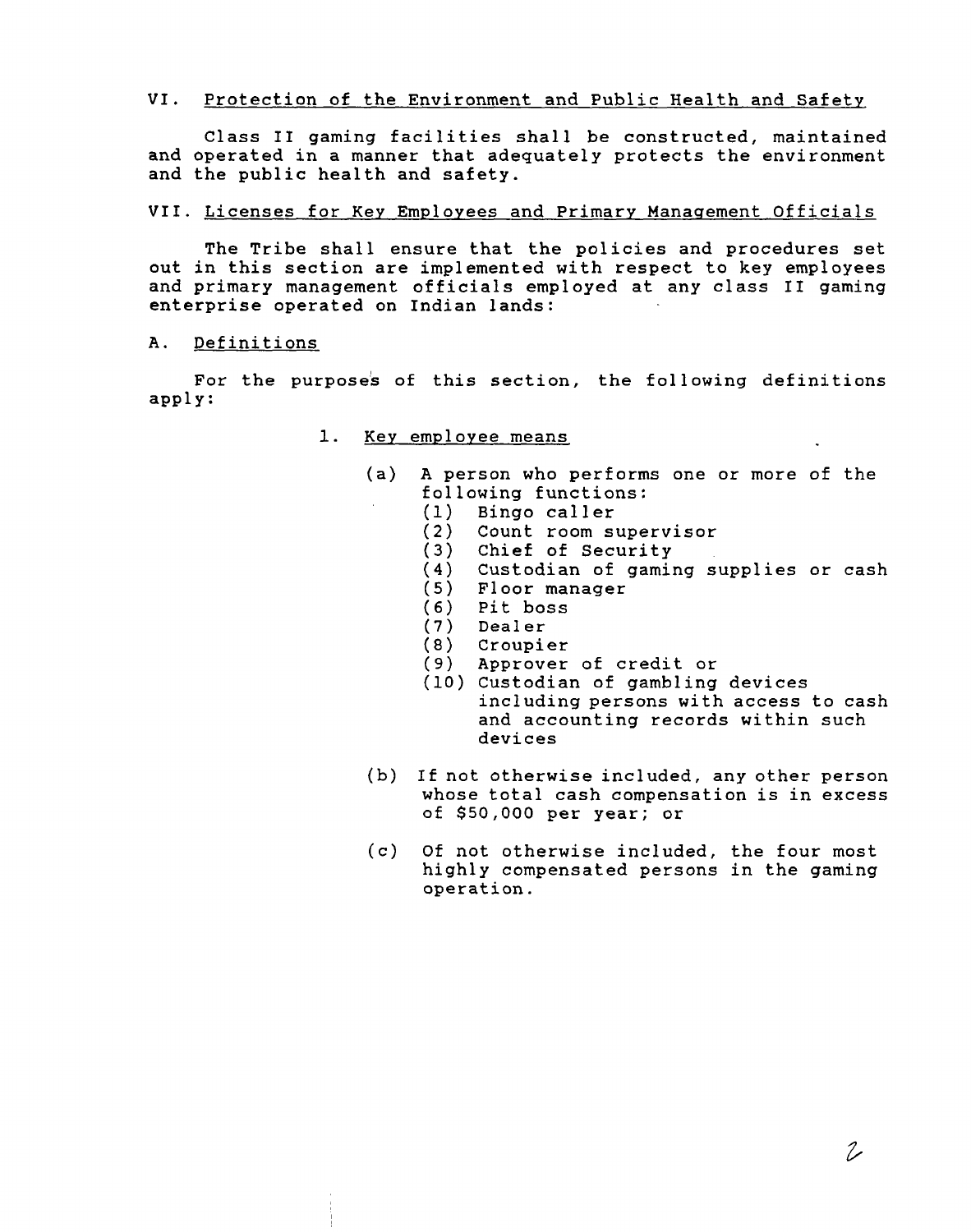### **2. Primary management official means**

- **(a) The person having management responsibility for a management contract;**
- **(b) Any person who has authority:**
	- **(1) To hire and fire employees; and**
	- **(2) To set up working policy for the gaming operation; or**
- **(c) The chief financial officer or other person who has financial management responsibility.**
- **B. ~p~plication Forms**

**1. The following notice shall be placed on the application form for <sup>a</sup> key employee or <sup>a</sup> primary management official before that form is filled out by an applicant:**

**In compliance with the Privacy Act of 1974, the following information is provided: Solicitation of the information on this form is authorized by 25 U.S.C. 2701 et seq. The purpose of the requested information is to determine the eligibility of individuals to be employed in <sup>a</sup> gaming operation. The information will be used by National Indian Gaming Commission members and staff who have need for the information in the performance of their official duties. The information may be disclosed to appropriate Federal, Tribal, State, local or foreign law enforcement and regulatory investigations or prosecutions or when pursuant to <sup>a</sup> requirement by <sup>a</sup> tribe or the National Indian Gaming Commission in connection with the hiring or firing of an employee, the issuance or revocation of a gaming license, or investigations of activities while associated with <sup>a</sup> tribe or <sup>a</sup> gaming operation. Failure to consent to the disclosures indicated in this notice will result in <sup>a</sup> tribes being unable to hire you in <sup>a</sup> primary management official or key employee position.**

**The disclosure of your Social Security Number (SSN) is voluntary. However, failure to supply <sup>a</sup> SSN may result in errors in processing your application.**

**2. Existing key employees and primary management officials will be notified in writing that they shall either:;:**

- **a. Complete a new application form that contains a Privacy Act notice; or**
- **b. Sign <sup>a</sup> statement that contains the Privacy Act notice and consent to the routine uses described in that notice.**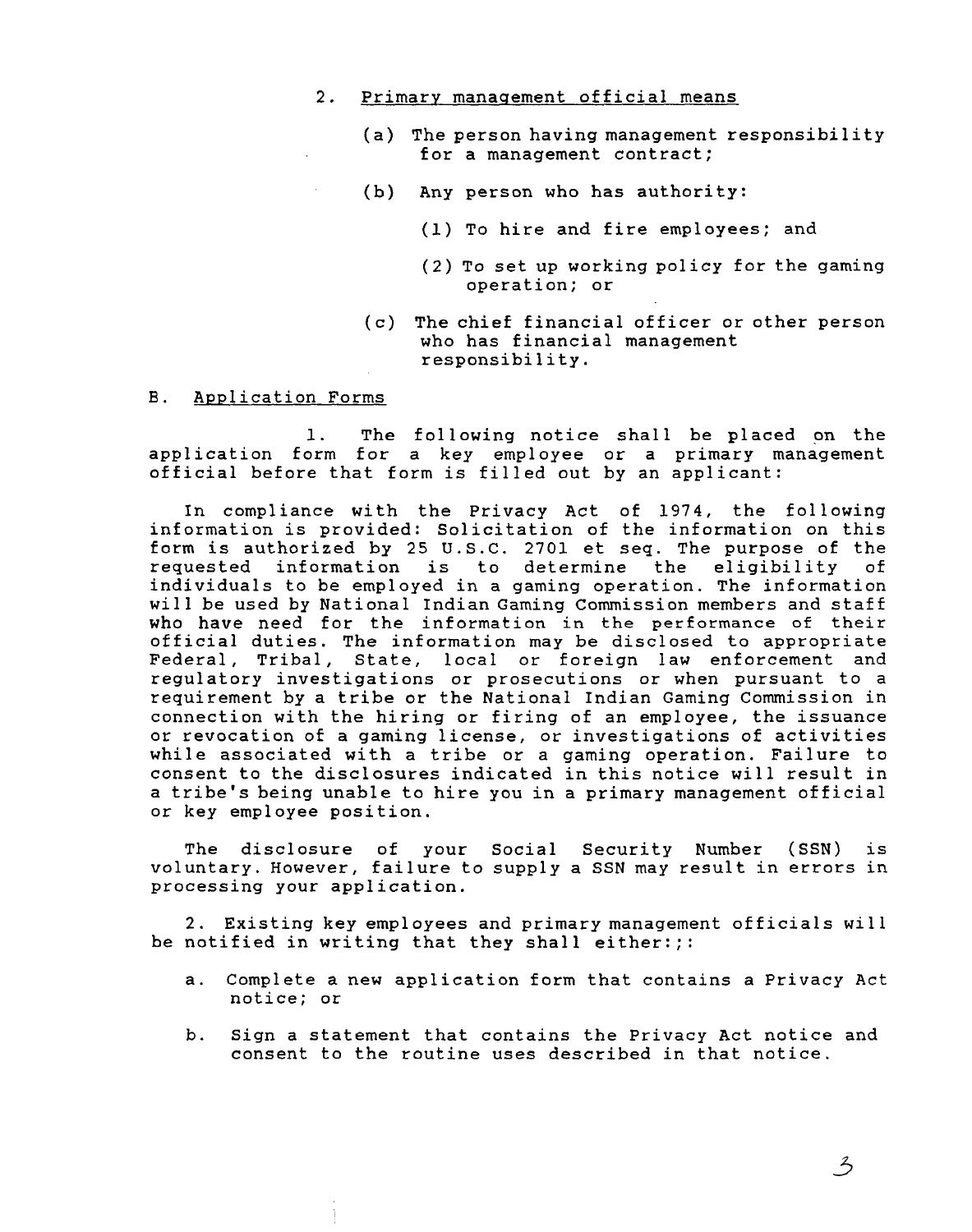**3. The following notice shall be placed on the application form <sup>a</sup> for <sup>a</sup> key employee or <sup>a</sup> primary official before that form is filled out by an applicant.**

> **A false statement on any part of your application may be grounds for not hiring you, or for firing you after you begin work. Also, you may be punished by fine or imprisonment.**

**(U.S. Code, title 18, section 1001)**

**4. The Tribe shall notify in writing existing key employees and primary management officials that they shall either:**

- **a. Complete a new application form that contains <sup>a</sup> notice regarding false statements; or**
- **b. Sign <sup>a</sup> statement that contains the notice regarding false statements.**

#### **C. Background Investigations**

**1. The Tribe shall request from each primary management official and from each key employee all of the following information:**

- **a. Full name, other names used (oral or written), social security number(s), birth date, place of birth, citizenship, gender, all languages (spoken or written);**
- **b. Currently and for the previous <sup>5</sup> years: business and employment positions held, ownership interests in those businesses, business and residence addresses, and drivers license numbers;**
- **c. The names and current addresses of at least three personal references, including one personal reference who was acquainted with the applicant during each period of residence listed under paragraph (1) (b) of this section;**
- **d. Current business and residence telephone numbers;**
- **e. A description of any existing and previous business relationships with Indian tribes, including ownership interests in those businesses;**
- **f. A description of any existing and previous business relationships with the gaming industry generally, including ownership interests in those businesses;**

 $\mathscr{G}$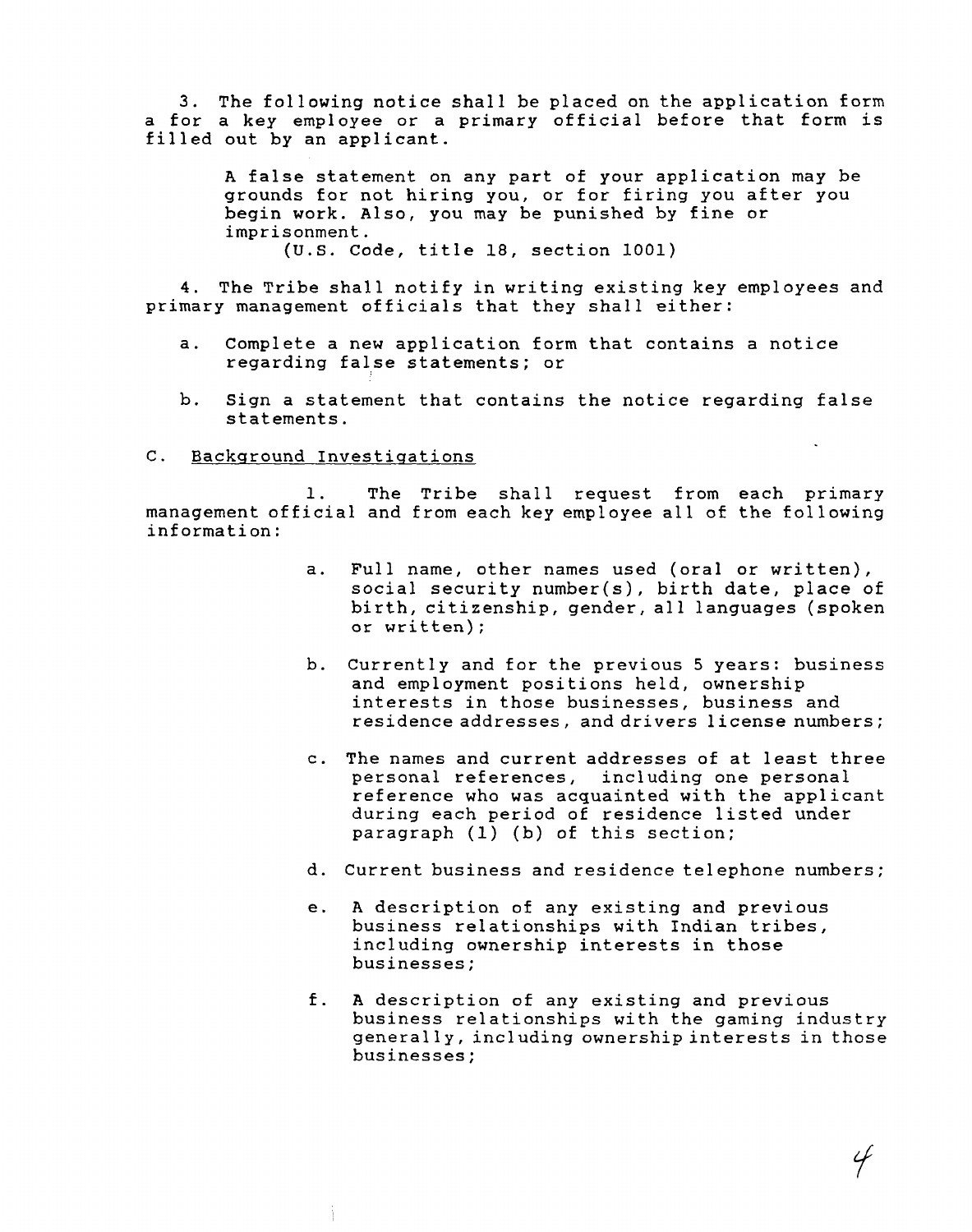- **g. The name and address of any licensing or regulatory agency with which the person has filed an application for a license or permit related to gaming, whether not such license or permit was granted;**
- **h. For each felony for which there is an ongoing prosecution or a conviction, the charge, the name and address of the court involved, and the date and disposition if any;**
- **i. For each misdemeanor conviction or ongoing misdemeanor prosecution (excluding minor traffic violations), within 10 years of the date of the application, the name and address of the court involved and the date of disposition;**
- **j. For each criminal charge (excluding minor traffic charges), whether or not there is <sup>a</sup> conviction, if such criminal charge is within 10 years of the date of the application and is not otherwise listed pursuant to paragraph (1) (h) or (1) (i) of this section, the criminal charge, the name and address of the court involved and the date and disposition;**
- **k. The name and address of any licensing or regulatory agency with which the person has filed an application for an occupational license or permit, whether or not such license or permit was granted;**
- **1. A current photograph;**
- **m. Any other information the Tribe deems relevant; and**
- **n. Fingerprints consistent with procedures adopted by the Tribe according to 25 C.F.R. section 522.2(h).**

**2. The Tribe shall conduct an investigation sufficient to make a determination under subsection D below. In conducting <sup>a</sup> background investigation, the Tribe or its agent shall promise to keep confidential the identity of each person interviewed in the course of the investigation.**

 $\mathcal{E}$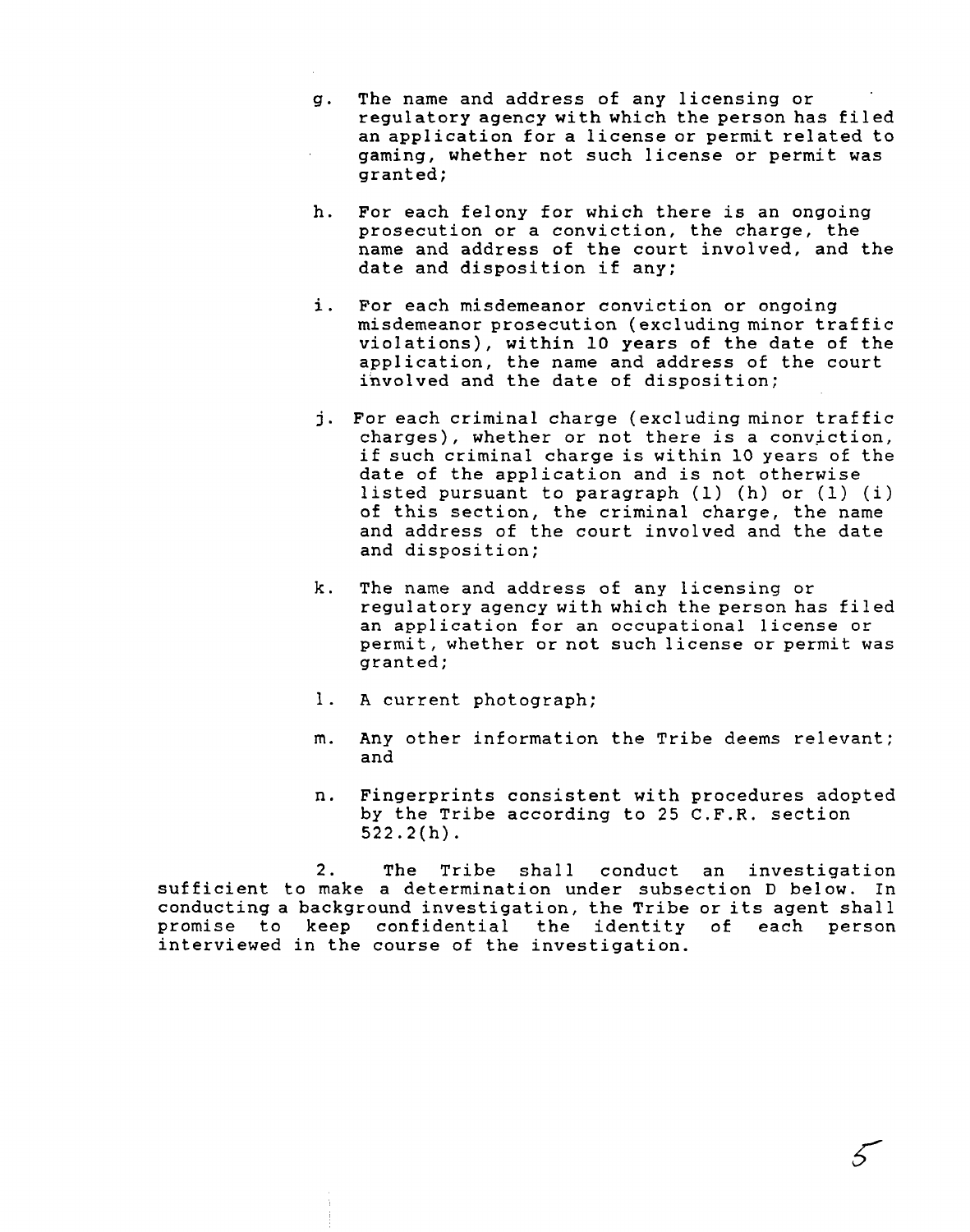## **D. Eligibility Determination**

**The Tribe shall review a person's prior activities, criminal record, if any, and reputation, habits and associations to make <sup>a</sup> finding concerning the eligibility of a key employee or primary management official for employment in a gaming operation. If the Tribe determines that employment of the person poses <sup>a</sup> threat to the public interest or to the effective regulation of gaming, or creates or enhances dangers of unsuitable, unfair or illegal practices and methods and activities in the conduct of gaming, a tribal gaming operation shall not employ that person in <sup>a</sup> key employee or primary management official position.**

## **E. Procedures for Forwarding Applications and Reports for Key Employees and Primary Management Officials to the National Indian Gaming Commission**

**1. When <sup>a</sup> key employee or primary management official begins work at a gaming operation authorized by this ordinance, the. Tribe shall forward to the National Indian Gaming Commission <sup>a</sup> completed application for employment and conduct the background investigation and make the determination referred to in subsection D of this section.**

**2. The Tribe shall forward the report referred to in subsection F of this section to National Indian Gaming Commission within 60 days after an employee begins work or within 60 days of the approval of this ordinance by the Chairman of the National Indian Gaming Commission.**

**3. The gaming operation shall not employ as <sup>a</sup> key employee or primary management official <sup>a</sup> person who does not have <sup>a</sup> license after 90 days.**

## **F. Report to the National Indian Gaming Commission**

**1. Pursuant to the procedures set out in subsection E of this section, the Tribe shall prepare and forward to the National Indian Gaming Commission an investigative report on each background investigation. An investigative report shall include all of the fol lowing:**

**a. Steps taken in conducting a background investigation;**

- **b. Results obtained;**
- **c. Conclusions reached; and**
- **d. The base for those conclusions**

**2. The Tribe shall submit, with the report, <sup>a</sup> copy of the eligibility determination made under subsection D of this section.**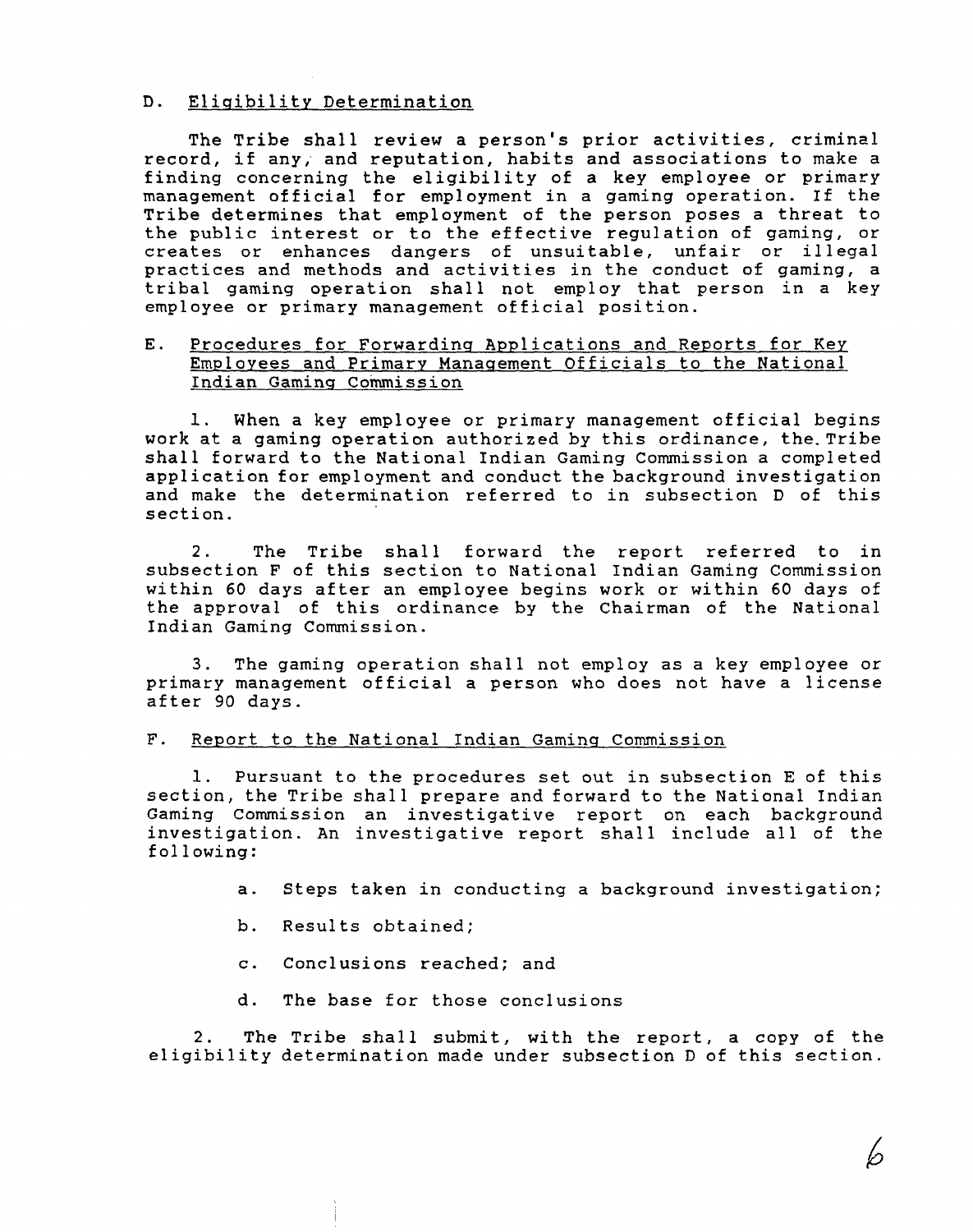- **3. Document the disposition of all potential problem areas noted and disqualifying information obtained.**
- **E. An investigative report setting for the following:**
	- **1. Steps taken in conducting the background investigation;**
	- **2. Results obtained;**
	- **3. Conclusions reached;**
	- **4. The bases for those conclusions.**
		- $\cdot k$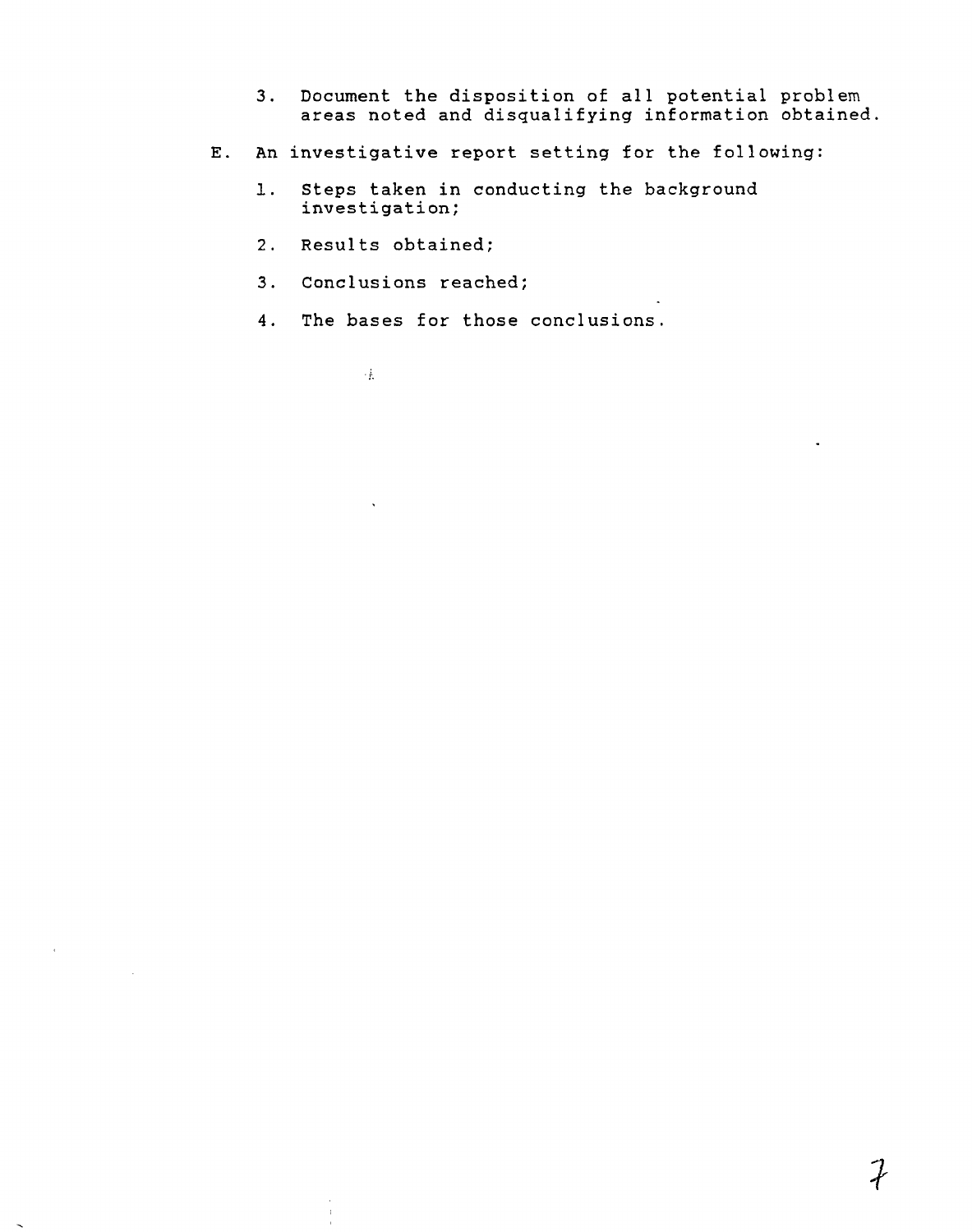**2. The Tribe shall notify the licensee of a time and <sup>a</sup> place for <sup>a</sup> hearing on the proposed revocation of <sup>a</sup> license.**

**3. After a revocation hearing, the Tribe shall decide to revoke or to reinstate <sup>a</sup> gaming license. The Tribe shall notify the National Indian Gaming Commission of its decision.**

### **VIII. License Locations**

 $\ddot{\phantom{a}}$ 

**The Tribe shall issue <sup>a</sup> separate license to each place, facility, or location on Indian lands where class II gaming is conducted under this ordinance.**

# **IX. Repeal**

**To the extent t}~at they are inconsistent with this ordinance, all prior gaming ordinances are hereby repealed.**